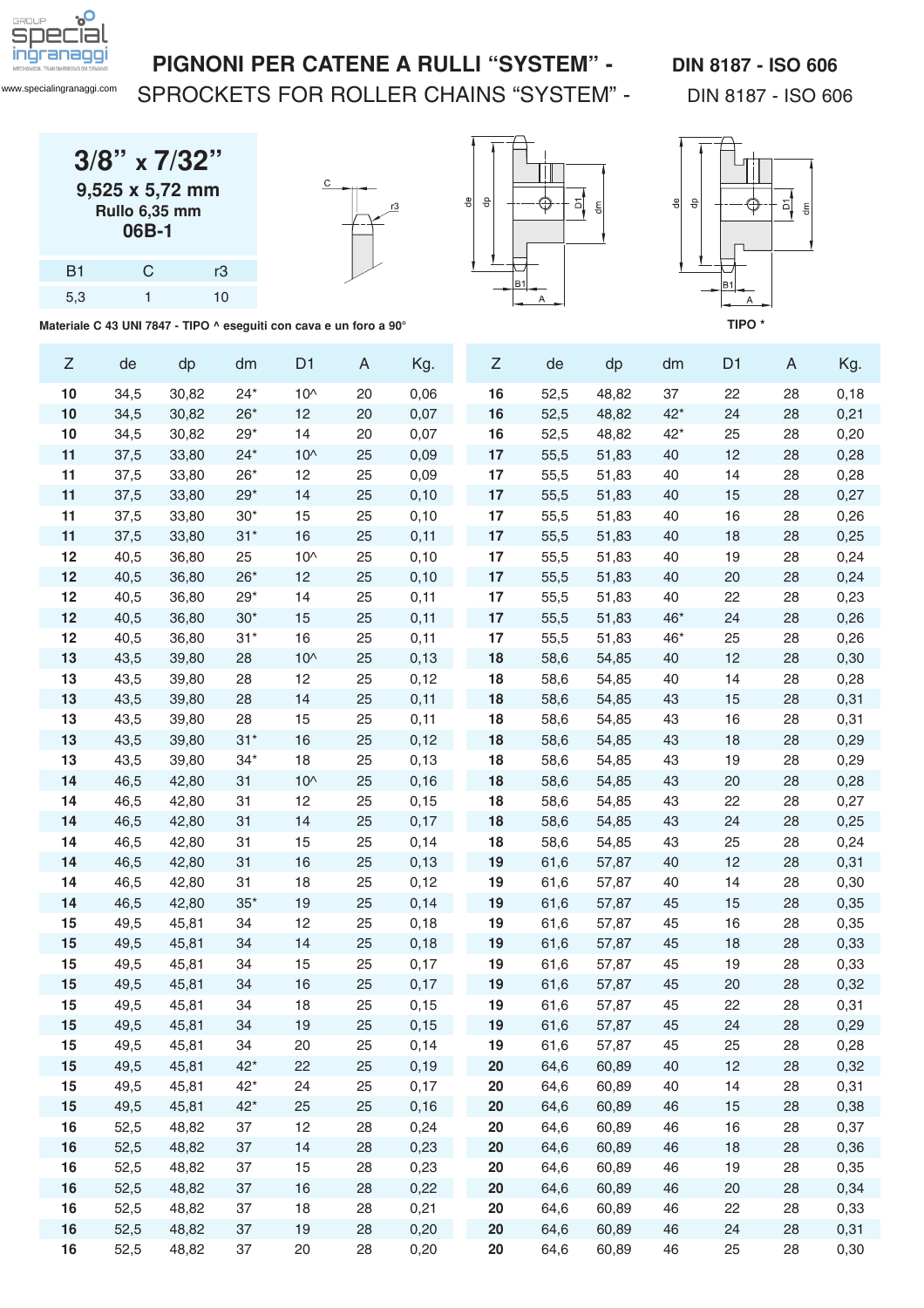

[www.specialingranaggi.com](https://www.specialingranaggi.com)

## SPROCKETS FOR ROLLER CHAINS "SYSTEM" - DIN 8187 - ISO 606

| $3/8$ " x $7/32$ " |
|--------------------|
| 9,525 x 5,72 mm    |
| Rullo 6,35 mm      |
| 06B-1              |
|                    |

B1 C r3 5,3 1 10







**Materiale C 43 UNI 7847 - TIPO ^ eseguiti con cava e un foro a 90°**

| Z  | de   | dp    | dm | D <sub>1</sub> | A      | Kg.  | Z  | de   | dp    | dm | D <sub>1</sub> | A      | Kg.  |
|----|------|-------|----|----------------|--------|------|----|------|-------|----|----------------|--------|------|
| 21 | 67,6 | 63,91 | 48 | 15             | 28     | 0,41 | 30 | 94,8 | 91,12 | 60 | 22             | 30     | 0,73 |
| 21 | 67,6 | 63,91 | 48 | 16             | 28     | 0,40 | 30 | 94,8 | 91,12 | 60 | 24             | 30     | 0,71 |
| 21 | 67,6 | 63,91 | 48 | 18             | 28     | 0,39 | 30 | 94,8 | 91,12 | 60 | 25             | 30     | 0,70 |
| 21 | 67,6 | 63,91 | 48 | 19             | 28     | 0,39 | 30 | 94,8 | 91,12 | 60 | 28             | 30     | 0,67 |
| 21 | 67,6 | 63,91 | 48 | 20             | 28     | 0,38 | 30 | 94,8 | 91,12 | 60 | $30\,$         | $30\,$ | 0,66 |
| 21 | 67,6 | 63,91 | 48 | 22             | 28     | 0,37 |    |      |       |    |                |        |      |
| 21 | 67,6 | 63,91 | 48 | 24             | 28     | 0,35 |    |      |       |    |                |        |      |
| 21 | 67,6 | 63,91 | 48 | 25             | 28     | 0,34 |    |      |       |    |                |        |      |
| 22 | 70,6 | 66,93 | 50 | 15             | 28     | 0,45 |    |      |       |    |                |        |      |
| 22 | 70,6 | 66,93 | 50 | 16             | 28     | 0,45 |    |      |       |    |                |        |      |
| 22 | 70,6 | 66,93 | 50 | 18             | 28     | 0,43 |    |      |       |    |                |        |      |
| 22 | 70,6 | 66,93 | 50 | 19             | 28     | 0,43 |    |      |       |    |                |        |      |
| 22 | 70,6 | 66,93 | 50 | 20             | 28     | 0,42 |    |      |       |    |                |        |      |
| 22 | 70,6 | 66,93 | 50 | 22             | 28     | 0,41 |    |      |       |    |                |        |      |
| 22 | 70,6 | 66,93 | 50 | 24             | 28     | 0,39 |    |      |       |    |                |        |      |
| 22 | 70,6 | 66,93 | 50 | 25             | 28     | 0,38 |    |      |       |    |                |        |      |
| 23 | 73,7 | 69,95 | 52 | 15             | 28     | 0,49 |    |      |       |    |                |        |      |
| 23 | 73,7 | 69,95 | 52 | 16             | 28     | 0,49 |    |      |       |    |                |        |      |
| 23 | 73,7 | 69,95 | 52 | 18             | 28     | 0,48 |    |      |       |    |                |        |      |
| 23 | 73,7 | 69,95 | 52 | 19             | 28     | 0,47 |    |      |       |    |                |        |      |
| 23 | 73,7 | 69,95 | 52 | 20             | 28     | 0,46 |    |      |       |    |                |        |      |
| 23 | 73,7 | 69,95 | 52 | 22             | 28     | 0,45 |    |      |       |    |                |        |      |
| 23 | 73,7 | 69,95 | 52 | 24             | 28     | 0,43 |    |      |       |    |                |        |      |
| 23 | 73,7 | 69,95 | 52 | 25             | 28     | 0,42 |    |      |       |    |                |        |      |
| 24 | 76,7 | 72,97 | 50 | 16             | 28     | 0,47 |    |      |       |    |                |        |      |
| 24 | 76,7 | 72,97 | 50 | 18             | 28     | 0,46 |    |      |       |    |                |        |      |
| 24 | 76,7 | 72,97 | 54 | 19             | 28     | 0,51 |    |      |       |    |                |        |      |
| 24 | 76,7 | 72,97 | 54 | 20             | 28     | 0,51 |    |      |       |    |                |        |      |
| 24 | 76,7 | 72,97 | 54 | 22             | 28     | 0,49 |    |      |       |    |                |        |      |
| 24 | 76,7 | 72,97 | 54 | 24             | 28     | 0,47 |    |      |       |    |                |        |      |
| 24 | 76,7 | 72,97 | 54 | 25             | 28     | 0,47 |    |      |       |    |                |        |      |
| 24 | 76,7 | 72,97 | 54 | 28             | 28     | 0,44 |    |      |       |    |                |        |      |
| 24 | 76,7 | 72,97 | 54 | 30             | 28     | 0,42 |    |      |       |    |                |        |      |
| 25 | 79,7 | 76,00 | 50 | 16             | 28     | 0,49 |    |      |       |    |                |        |      |
| 25 | 79,7 | 76,00 | 50 | 18             | 28     | 0,48 |    |      |       |    |                |        |      |
| 25 | 79,7 | 76,00 | 50 | 19             | 28     | 0,47 |    |      |       |    |                |        |      |
| 25 | 79,7 | 76,00 | 57 | 20             | 28     | 0,57 |    |      |       |    |                |        |      |
| 25 | 79,7 | 76,00 | 57 | 22             | 28     | 0,55 |    |      |       |    |                |        |      |
| 25 | 79,7 | 76,00 | 57 | 24             | 28     | 0,53 |    |      |       |    |                |        |      |
| 25 | 79,7 | 76,00 | 57 | 25             | 28     | 0,52 |    |      |       |    |                |        |      |
| 25 | 79,7 | 76,00 | 57 | 28             | 28     | 0,50 |    |      |       |    |                |        |      |
| 25 | 79,7 | 76,00 | 57 | 30             | 28     | 0,48 |    |      |       |    |                |        |      |
| 30 | 94,8 | 91,12 | 60 | 20             | $30\,$ | 0,74 |    |      |       |    |                |        |      |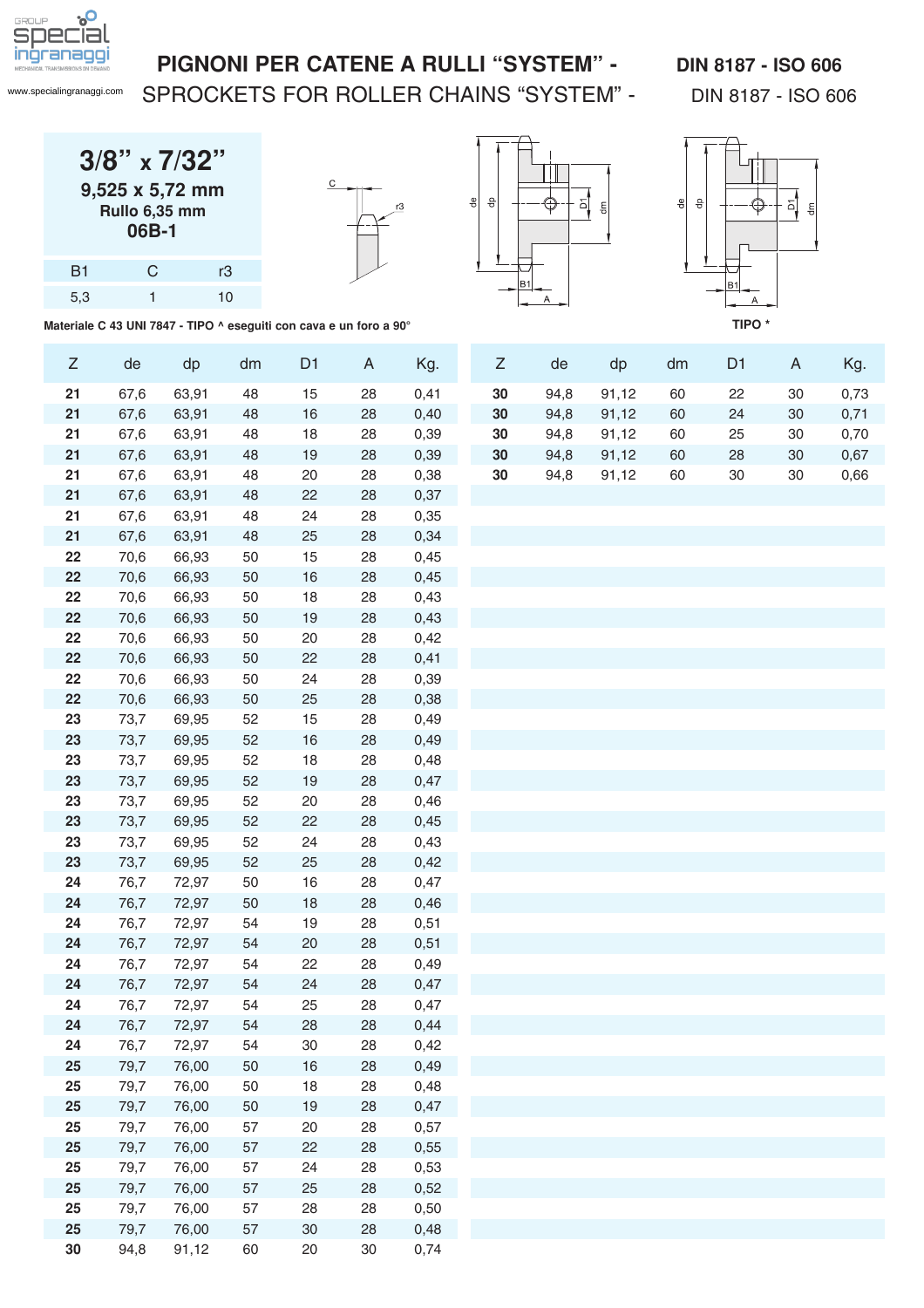

### PIGNONI PER CATENE A RULLI "SYSTEM" - DIN 8187 - ISO 606

SPROCKETS FOR ROLLER CHAINS "SYSTEM" - DIN 8187 - ISO 606

| $1/2$ " x 5/16" |  |  |  |  |  |  |  |  |  |
|-----------------|--|--|--|--|--|--|--|--|--|
| 12,7 x 7,75 mm  |  |  |  |  |  |  |  |  |  |
| Rullo 8,51 mm   |  |  |  |  |  |  |  |  |  |
| 08B-1           |  |  |  |  |  |  |  |  |  |

| B1  | $\mathcal{C}$ | rЗ |
|-----|---------------|----|
| 7,2 | 1,3           | 13 |

**Materiale C 43 UNI 7847**





읭



| Ζ        | de           | dp             | dm       | D <sub>1</sub> | A        | Kg.          | Ζ        | de           | dp             | dm       | D <sub>1</sub> | A        | Kg.          |
|----------|--------------|----------------|----------|----------------|----------|--------------|----------|--------------|----------------|----------|----------------|----------|--------------|
| 10       | 45,9         | 41,10          | 26       | 12             | 25       | 0,12         | 15       | 65,9         | 61,09          | 45       | 15             | 28       | 0,37         |
| 10       | 45,9         | 41,10          | 26       | 14             | 25       | 0,11         | 15       | 65,9         | 61,09          | 45       | 16             | 28       | 0,37         |
| 10       | 45,9         | 41,10          | $31*$    | 15             | 25       | 0,12         | 15       | 65,9         | 61,09          | 45       | 18             | 28       | 0,36         |
| 10       | 45,9         | 41,10          | $31*$    | 16             | 25       | 0,12         | 15       | 65,9         | 61,09          | 45       | 19             | 28       | 0,35         |
| 11       | 49,9         | 45,07          | 29       | 12             | 25       | 0,15         | 15       | 65,9         | 61,09          | 45       | 20             | 28       | 0,34         |
| 11       | 49,9         | 45,07          | 29       | 14             | 25       | 0,14         | 15       | 65,9         | 61,09          | 45       | 22             | 28       | 0,32         |
| 11       | 49,9         | 45,07          | $31*$    | 15             | 25       | 0,14         | 15       | 65,9         | 61,09          | 45       | 24             | 28       | 0,31         |
| 11       | 49,9         | 45,07          | $31*$    | 16             | 25       | 0,14         | 15       | 65,9         | 61,09          | 45       | 25             | 28       | 0,30         |
| 11       | 49,9         | 45,07          | $37*$    | 18             | 25       | 0,16         | 15       | 65,9         | 61,09          | 45       | 28             | 28       | 0,27         |
| 11       | 49,9         | 45,07          | $37*$    | 19             | 25       | 0,16         | 15       | 65,9         | 61,09          | $52*$    | 30             | 28       | 0,32         |
| 12       | 53,9         | 49,07          | 33       | 12             | 28       | 0,21         | 15       | 65,9         | 61,09          | $52*$    | 32             | 28       | 0,30         |
| 12       | 53,9         | 49,07          | 33       | 14             | 28       | 0,20         | 16       | 69,9         | 65,10          | 50       | 15             | 28       | 0,47         |
| 12       | 53,9         | 49,07          | 33       | 16             | 28       | 0,19         | 16       | 69,9         | 65,10          | 50       | 16             | 28       | 0,46         |
| 12       | 53,9         | 49,07          | 33       | 18             | 28       | 0,18         | 16       | 69,9         | 65,10          | 50       | 18             | 28       | 0,44         |
| 12       | 53,9         | 49,07          | 33       | 19             | 28       | 0,17         | 16       | 69,9         | 65,10          | 50       | 19             | 28       | 0,43         |
| 12       | 53,9         | 49,07          | 33       | 20             | 28       | 0,17         | 16       | 69,9         | 65,10          | 50       | 20             | 28       | 0,43         |
| 12       | 53,9         | 49,07          | $40*$    | 22             | 28       | 0,20         | 16       | 69,9         | 65,10          | 50       | 22             | 28       | 0,40         |
| 12       | 53,9         | 49,07          | $41*$    | 24             | 28       | 0,19         | 16       | 69,9         | 65,10          | 50       | 24             | 28       | 0,39         |
| 12       | 53,9         | 49,07          | $42*$    | 25             | 28       | 0,19         | 16       | 69,9         | 65,10          | 50       | 25             | 28       | 0,38         |
| 13       | 57,9         | 56,06          | 37       | 12             | 28       | 0,27         | 16       | 69,9         | 65,10          | 50       | 28             | 28       | 0,35         |
| 13       | 57,9         | 56,06          | 37       | 14             | 28       | 0,26         | 16       | 69,9         | 65,10          | 50       | 30             | 28       | 0,34         |
| 13       | 57,9         | 56,06          | 37       | 15             | 28       | 0,26         | 16       | 69,9         | 65,10          | $57*$    | 32             | 28       | 0,40         |
| 13       | 57,9         | 56,06          | 37       | 16             | 28       | 0,25         | 17       | 74,0         | 69,11          | 52       | 15             | 28       | 0,51         |
| 13       | 57,9         | 56,06          | 37       | 18             | 28       | 0,24         | 17       | 74,0         | 69,11          | 52       | 16             | 28       | 0,51         |
| 13       | 57,9         | 56,06          | 37       | 19             | 28       | 0,23         | 17       | 74,0         | 69,11          | 52       | 18             | 28       | 0,49         |
| 13       | 57,9         | 56,06          | 37       | 20             | 28       | 0,22         | 17       | 74,0         | 69,11          | 52       | 19             | 28       | 0,48         |
| 13       | 57,9         | 56,06          | 37       | 22             | 28       | 0,21         | 17       | 74,0         | 69,11          | 52       | 20             | 28       | 0,47         |
| 13       | 57,9         | 56,06          | $42*$    | 24             | 28       | 0,22         | 17       | 74,0         | 69,11          | 52       | 22             | 28       | 0,45         |
| 13       | 57,9         | 56,06          | $42*$    | 25             | 28       | 0,21         | 17       | 74,0         | 69,11          | 52       | 24             | 28       | 0,44         |
| 13       | 57,9         | 56,06          | $45*$    | 28             | 28       | 0,21         | 17       | 74,0         | 69,11          | 52       | 25             | 28       | 0,43         |
| 14       | 61,9         | 57,07          | 33       | 12             | 28       | 0,32         | 17       | 74,0         | 69,11          | 52       | 28             | 28       | 0,40         |
| 14       | 61,9         | 57,07          | 33<br>41 | 14<br>15       | 28<br>28 | 0,31         | 17<br>17 | 74,0         | 69,11          | 52<br>52 | 30<br>32       | 28<br>28 | 0,39         |
| 14<br>14 | 61,9<br>61,9 | 57,07<br>57,07 | 41       | 16             | 28       | 0,31<br>0,30 | 18       | 74,0<br>78,0 | 69,11<br>73,14 |          | 16             | 28       | 0,38         |
| 14       | 61,9         | 57,07          | 41       | 18             | 28       | 0,29         | 18       | 78,0         | 73,14          | 52<br>52 | 18             | 28       | 0,53<br>0,51 |
| 14       | 61,9         | 57,07          | 41       | 19             | 28       | 0,28         | 18       | 78,0         | 73,14          | 52       | 19             | 28       | 0,50         |
| 14       | 61,9         | 57,07          | 41       | 20             | 28       | 0,28         | 18       | 78,0         | 73,14          | 56       | 20             | 28       | 0,55         |
| 14       | 61,9         | 57,07          | 41       | 22             | 28       | 0,27         | 18       | 78,0         | 73,14          | 56       | 22             | 28       | 0,53         |
| 14       | 61,9         | 57,07          | 41       | 24             | 28       | 0,25         | 18       | 78,0         | 73,14          | 56       | 24             | 28       | 0,52         |
| 14       | 61,9         | 57,07          | 41       | 25             | 28       | 0,24         | 18       | 78,0         | 73,14          | 56       | 25             | 28       | 0,51         |
| 14       | 61,9         | 57,07          | $48*$    | 28             | 28       | 0,27         | 18       | 78,0         | 73,14          | 56       | 28             | 28       | 0,48         |
| 15       | 65,9         | 61,09          | 33       | 12             | 28       | 0,37         | 18       | 78,0         | 73,14          | 56       | $30\,$         | 28       | 0,46         |
| 15       | 65,9         | 61,09          | 33       | 14             | 28       | 0,36         | 18       | 78,0         | 73,14          | 56       | 32             | 28       | 0,43         |
|          |              |                |          |                |          |              |          |              |                |          |                |          |              |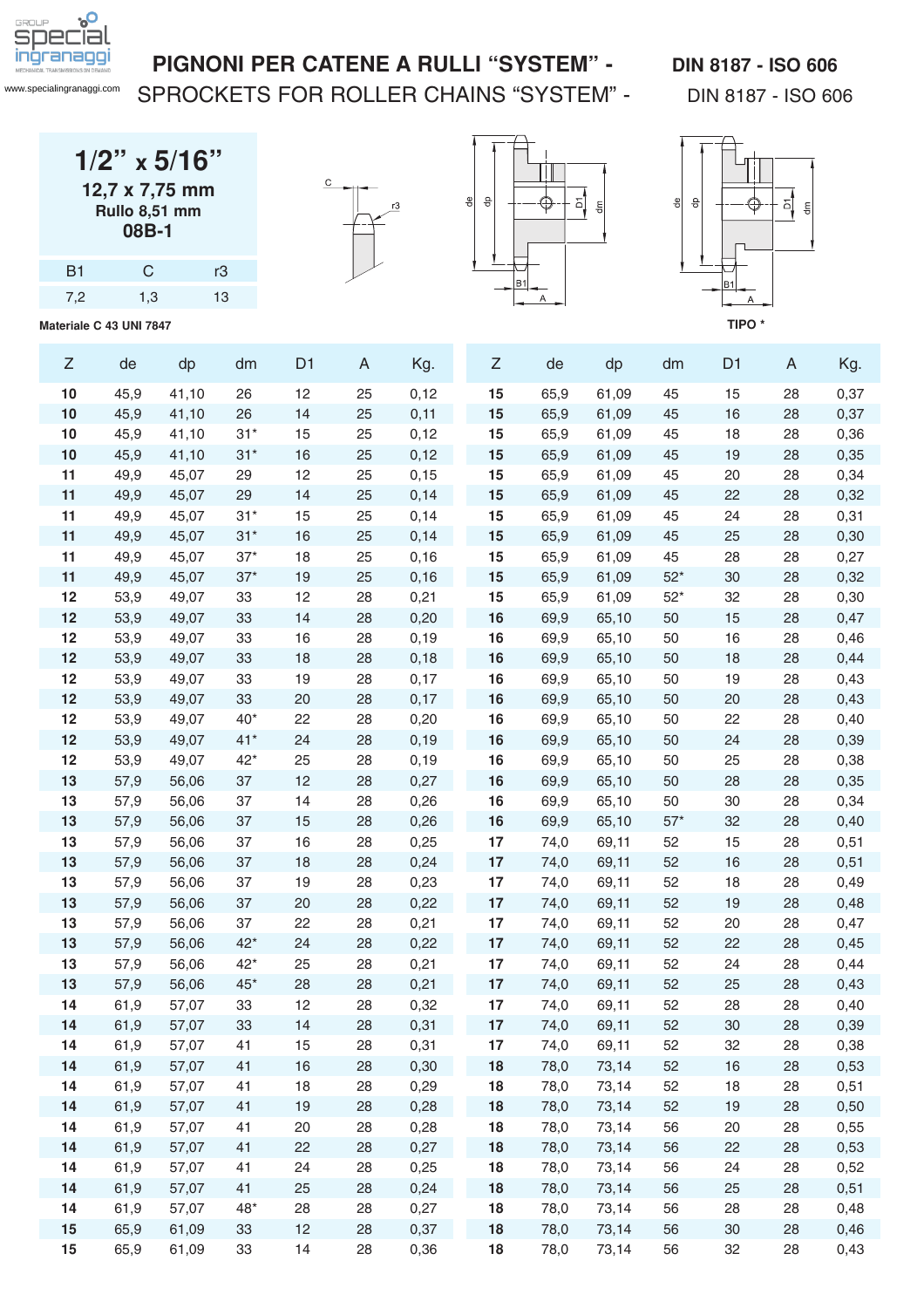

### PIGNONI PER CATENE A RULLI "SYSTEM" - DIN 8187 - ISO 606

SPROCKETS FOR ROLLER CHAINS "SYSTEM" - DIN 8187 - ISO 606

| $1/2$ " x 5/16" |       |  |
|-----------------|-------|--|
| 12,7 x 7,75 mm  |       |  |
| Rullo 8,51 mm   |       |  |
|                 | 08B-1 |  |

| <b>B1</b> | $\mathsf{C}$ | rЗ |
|-----------|--------------|----|
| 7,2       | 1,3          | 13 |
|           |              |    |







| $\ensuremath{\mathsf{Z}}$ | de           | dp             | dm       | D <sub>1</sub> | A        | Kg.          | Z        | de             | dp               | dm       | D <sub>1</sub> | A        | Kg.          |
|---------------------------|--------------|----------------|----------|----------------|----------|--------------|----------|----------------|------------------|----------|----------------|----------|--------------|
| 18                        | 78,0         | 73,14          | 56       | 35             | 28       | 0,41         | 22       | 94,1           | 89,24            | 70       | 24             | 28       | 0,87         |
| 18                        | 78,0         | 73,14          | 56       | 38             | 28       | 0,39         | 22       | 94,1           | 89,24            | 70       | 25             | 28       | 0,86         |
| 19                        | 82,0         | 77,16          | 52       | 16             | 28       | 0,55         | 22       | 94,1           | 89,24            | 70       | 28             | 28       | 0,83         |
| 19                        | 82,0         | 77,16          | 52       | 18             | 28       | 0,53         | 22       | 94,1           | 89,24            | 70       | 30             | 28       | 0,81         |
| 19                        | 82,0         | 77,16          | 52       | 19             | 28       | 0,52         | 22       | 94,1           | 89,24            | 70       | 32             | 28       | 0,78         |
| 19                        | 82,0         | 77,16          | 60       | 20             | 28       | 0,64         | 22       | 94,1           | 89,24            | 70       | 35             | 28       | 0,75         |
| 19                        | 82,0         | 77,16          | 60       | 22             | 28       | 0,62         | 22       | 94,1           | 89,24            | 70       | 38             | 28       | 0,71         |
| 19                        | 82,0         | 77,16          | 60       | 24             | 28       | 0,60         | 23       | 98,1           | 93,27            | 65       | 19             | 28       | 0,86         |
| 19                        | 82,0         | 77,16          | 60       | 25             | 28       | 0,59         | 23       | 98,1           | 93,27            | 65       | 20             | 28       | 0,85         |
| 19                        | 82,0         | 77,16          | 60       | 28             | 28       | 0,57         | 23       | 98,1           | 93,27            | 70       | 22             | 28       | 0,93         |
| 19                        | 82,0         | 77,16          | 60       | 30             | 28       | 0,55         | 23       | 98,1           | 93,27            | 70       | 24             | 28       | 0,90         |
| 19                        | 82,0         | 77,16          | 60       | 32             | 28       | 0,53         | 23       | 98,1           | 93,27            | 70       | 25             | 28       | 0,89         |
| 19                        | 82,0         | 77,16          | 60       | 35             | 28       | 0,49         | 23       | 98,1           | 93,27            | 70       | 28             | 28       | 0,86         |
| 19                        | 82,0         | 77,16          | 60       | 38             | 28       | 0,46         | 23       | 98,1           | 93,27            | 70       | 30             | 28       | 0,84         |
| 20                        | 86,0         | 81,19          | 55       | 16             | 28       | 0,64         | 23       | 98,1           | 93,27            | 70       | 32             | 28       | 0,82         |
| 20                        | 86,0         | 81,19          | 55       | 18             | 28       | 0,61         | 23       | 98,1           | 93,27            | 70       | 35             | 28       | 0,79         |
| 20                        | 86,0         | 81,19          | 55       | 19             | 28       | 0,59         | 23       | 98,1           | 93,27            | 70       | 38             | 28       | 0,76         |
| 20                        | 86,0         | 81,19          | 64       | 20             | 28       | 0,74         | 24       | 102,1          | 97,29            | 65       | 19             | 28       | 0,91         |
| 20                        | 86,0         | 81,19          | 64       | 22             | 28       | 0,72         | 24       | 102,1          | 97,29            | 65       | 20             | 28       | 0,89         |
| 20                        | 86,0         | 81,19          | 64       | 24             | 28       | 0,71         | 24       | 102,1          | 97,29            | 70       | 22             | 28       | 0,92         |
| 20                        | 86,0         | 81,19          | 64       | 25             | 28       | 0,70         | 24       | 102,1          | 97,29            | 70       | 24             | 28       | 0,94         |
| 20                        | 86,0         | 81,19          | 64       | 28             | 28       | 0,67         | 24       | 102,1          | 97,29            | 70       | 25             | 28       | 0,93         |
| 20                        | 86,0         | 81,19          | 64       | 30             | 28       | 0,65         | 24       | 102,1          | 97,29            | 70       | 28             | 28       | 0,90         |
| 20                        | 86,0         | 81,19          | 64       | 32             | 28       | 0,63         | 24       | 102,1          | 97,29            | 70       | 30             | 28       | 0,88         |
| 20                        | 86,0         | 81,19          | 64       | 35             | 28       | 0,61         | 24       | 102,1          | 97,29            | 70       | 32             | 28       | 0,85         |
| 20                        | 86,0         | 81,19          | 64       | 38             | 28       | 0,59         | 24       | 102,1          | 97,29            | 70       | 35             | 28       | 0,82         |
| 21                        | 90,1         | 85,22          | 55       | 16             | 28       | 0,74         | 24       | 102,1          | 97,29            | 70       | 38             | 28       | 0,79         |
| 21                        | 90,1         | 85,22          | 55       | 18             | 28       | 0,72         | 25       | 106,2          | 101,33           | 65       | 19             | 28       | 0,94         |
| 21<br>21                  | 90,1<br>90,1 | 85,22<br>85,22 | 55       | 19<br>20       | 28<br>28 | 0,71<br>0,70 | 25<br>25 | 106,2<br>106,2 | 101,33<br>101,33 | 65<br>70 | 20<br>22       | 28<br>28 | 0,92<br>0,99 |
| 21                        | 90,1         | 85,22          | 60<br>60 | 22             | 28       | 0,68         | 25       | 106,2          | 101,33           | 70       | 24             | 28       | 0,97         |
| 21                        | 90,1         | 85,22          | 68       | 24             | 28       | 0,80         | 25       | 106,2          | 101,33           | 70       | 25             | 28       | 0,97         |
| 21                        | 90,1         | 85,22          | 68       | 25             | 28       | 0,79         | 25       | 106,2          | 101,33           | 70       | 28             | 28       | 0,94         |
| 21                        | 90,1         | 85,22          | 68       | 28             | 28       | 0,77         | 25       | 106,2          | 101,33           | 70       | 30             | 28       | 0,92         |
| 21                        | 90,1         | 85,22          | 68       | 30             | 28       | 0,75         | 25       | 106,2          | 101,33           | 70       | 32             | 28       | 0,90         |
| 21                        | 90,1         | 85,22          | 68       | 32             | 28       | 0,72         | 25       | 106,2          | 101,33           | 70       | 35             | 28       | 0,86         |
| 21                        | 90,1         | 85,22          | 68       | 35             | 28       | 0,69         | 25       | 106,2          | 101,33           | 70       | 38             | 28       | 0,80         |
| 21                        | 90,1         | 85,22          | 68       | 38             | 28       | 0,65         | 30       | 126,3          | 121,50           | 75       | 25             | 30       | 1,31         |
| 22                        | 94,1         | 89,24          | 55       | 16             | 28       | 0,84         | 30       | 126,3          | 121,50           | 75       | 28             | 30       | 1,28         |
| 22                        | 94,1         | 89,24          | 55       | 18             | 28       | 0,81         | 30       | 126,3          | 121,50           | 80       | 30             | 30       | 1,37         |
| 22                        | 94,1         | 89,24          | 55       | 19             | 28       | 0,80         | 30       | 126,3          | 121,50           | 80       | 32             | 30       | 1,34         |
| 22                        | 94,1         | 89,24          | 65       | 20             | 28       | 0,82         | 30       | 126,3          | 121,50           | 80       | 35             | 30       | 1,31         |
| 22                        | 94,1         | 89,24          | 65       | 22             | 28       | 0,80         | 30       | 126,3          | 121,50           | 80       | 38             | 30       | 1,28         |
|                           |              |                |          |                |          |              |          |                |                  |          |                |          |              |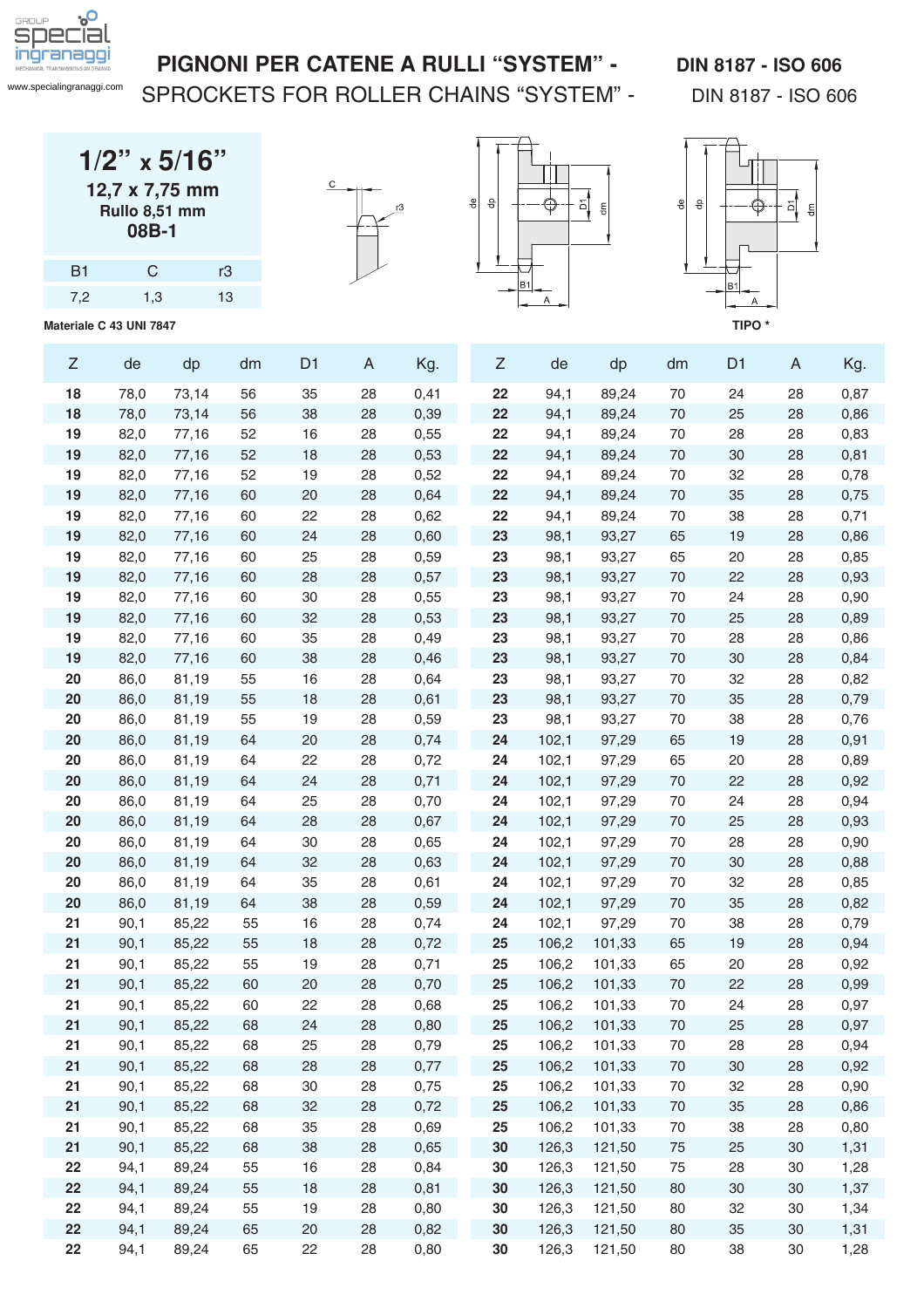

SPROCKETS FOR ROLLER CHAINS "SYSTEM" - DIN 8187 - ISO 606

**5/8" x 3/8" 15,875 x 9,65 mm Rullo 10,16 mm 10B-1**

| <b>B1</b> | C   | rЗ |
|-----------|-----|----|
| 9,1       | 1,6 | 16 |







| Z        | de           | dp             | dm           | D <sub>1</sub> | A                | Kg.          | Z        | de           | dp             | dm       | D <sub>1</sub> | A        | Kg.          |
|----------|--------------|----------------|--------------|----------------|------------------|--------------|----------|--------------|----------------|----------|----------------|----------|--------------|
| 10       | 58,3         | 51,37          | 35           | 15             | 25               | 0,21         | 14       | 78,2         | 71,34          | 52       | 25             | 30       | 0,49         |
| 10       | 58,3         | 51,37          | 35           | 16             | 25               | 0,21         | 14       | 78,2         | 71,34          | 52       | 28             | 30       | 0,46         |
| 10       | 58,3         | 51,37          | 35           | 18             | 25               | 0,20         | 14       | 78,2         | 71,34          | 52       | 30             | 30       | 0,44         |
| 10       | 58,3         | 51,37          | 35           | 19             | 25               | 0,20         | 14       | 78,2         | 71,34          | 52       | 32             | 30       | 0,42         |
| 10       | 58,3         | 51,37          | 35           | 20             | 25               | 0,18         | 15       | 83,2         | 76,36          | 57       | 19             | 30       | 0,67         |
| 10       | 58,3         | 51,37          | $42*$        | 24             | 25               | 0,21         | 15       | 83,2         | 76,36          | 57       | 20             | 30       | 0,65         |
| 11       | 63,2         | 56,34          | 37           | 15             | 30               | 0,30         | 15       | 83,2         | 76,36          | 57       | 22             | 30       | 0,63         |
| 11       | 63,2         | 56,34          | 37           | 16             | 30               | 0,30         | 15       | 83,2         | 76,36          | 57       | 24             | 30       | 0,61         |
| 11       | 63,2         | 56,34          | 37           | 18             | 30               | 0,28         | 15       | 83,2         | 76,36          | 57       | 25             | 30       | 0,60         |
| 11       | 63,2         | 56,34          | 37           | 19             | 30               | 0,27         | 15       | 83,2         | 76,36          | 57       | 28             | 30       | 0,57         |
| 11       | 63,2         | 56,34          | 37           | 20             | 30               | 0,26         | 15       | 83,2         | 76,36          | 57       | 30             | 30       | 0,55         |
| 11       | 63,2         | 56,34          | $47*$        | 24             | 30               | 0,30         | 15       | 83,2         | 76,36          | 57       | 32             | 30       | 0,52         |
| 11       | 63,2         | 56,34          | $47*$        | 25             | 30               | 0,29         | 15       | 83,2         | 76,36          | 57       | 35             | 30       | 0,49         |
| 11       | 63,2         | 56,34          | $47*$        | 28             | 30               | 0,27         | 16       | 88,3         | 81,37          | 60       | 19             | 30       | 0,76         |
| 12       | 68,2         | 61,34          | 42           | 15             | 30               | 0,38         | 16       | 88,3         | 81,37          | 60       | 20             | 30       | 0,74         |
| 12       | 68,2         | 61,34          | 42           | 16             | 30               | 0,37         | 16       | 88,3         | 81,37          | 60       | 22             | 30       | 0,73         |
| 12       | 68,2         | 61,34          | 42           | 18             | 30               | 0,35         | 16       | 88,3         | 81,37          | 60       | 24             | 30       | 0,71         |
| 12       | 68,2         | 61,34          | 42           | 19             | 30               | 0,34         | 16       | 88,3         | 81,37          | 60       | 25             | 30       | 0,70         |
| 12       | 68,2         | 61,34          | 42           | 20             | 30               | 0,34         | 16       | 88,3         | 81,37          | 60       | 28             | 30       | 0,68         |
| 12       | 68,2         | 61,34          | 42           | 22             | 30               | 0,33         | 16       | 88,3         | 81,37          | 60       | 30             | 30       | 0,65         |
| 12       | 68,2         | 61,34          | 42           | 24             | 30               | 0,31         | 16       | 88,3         | 81,37          | 60       | 32             | 30       | 0,62         |
| 12       | 68,2         | 61,34          | 42           | 25             | 30               | 0,30         | 16       | 88,3         | 81,37          | 60       | 35             | 30       | 0,58         |
| 12       | 68,2         | 61,34          | $51*$        | 28             | 30               | 0,34         | 16       | 88,3         | 81,37          | 60       | 38             | 30       | 0,54         |
| 12       | 68,2         | 61,34          | $51*$        | 30             | 30               | 0,32         | 17       | 93,3         | 86,39          | 60       | 19             | 30       | 0,80         |
| 12       | 68,2         | 61,34          | $55^{\star}$ | 32             | 30               | 0,34         | 17       | 93,3         | 86,39          | 60       | 20             | 30       | 0,78         |
| 13       | 73,2         | 66,32          | 47           | 15             | 30               | 0,48         | 17       | 93,3         | 86,39          | 60       | 22             | 30       | 0,76         |
| 13       | 73,2         | 66,32          | 47           | 16             | 30               | 0,47         | 17       | 93,3         | 86,39          | 60       | 24             | 30       | 0,75         |
| 13       | 73,2         | 66,32          | 47           | 18             | 30               | 0,45         | 17       | 93,3         | 86,39          | 60       | 25             | 30       | 0,74         |
| 13       | 73,2         | 66,32          | 47           | 19             | 30               | 0,44         | 17       | 93,3         | 86,39          | 60       | 28             | 30       | 0,71         |
| 13       | 73,2         | 66,32          | 47           | 20             | 30               | 0,44         | 17       | 93,3         | 86,39          | 60       | 30             | 30       | 0,69         |
| 13       | 73,2         | 66,32          | 47           | 22             | 30               | 0,42         | 17       | 93,3         | 86,39          | 60       | 32             | 30       | 0,65         |
| 13       | 73,2         | 66,32          | 47           | 24             | 30               | 0,40         | 17       | 93,3         | 86,39          | 60       | 35             | 30       | 0,63         |
| 13       | 73,2         | 66,32          | 47           | 25             | 30               | 0,39         | 17       | 93,3         | 86,39          | 60       | 38             | 30       | 0,60         |
| 13<br>13 | 73,2         | 66,32          | 47<br>47     | 28<br>30       | 30               | 0,36         | 18       | 98,3         | 91,42          | 60<br>60 | 19             | 30<br>30 | 0,85         |
| 13       | 73,2<br>73,2 | 66,32<br>66,32 | $57^{\star}$ | 32             | $30\,$<br>$30\,$ | 0,34<br>0,40 | 18<br>18 | 98,3<br>98,3 | 91,42<br>91,42 | 70       | 20<br>22       | 30       | 0,83         |
| 14       | 78,2         | 71,34          | 52           | 15             | $30\,$           | 0,57         | 18       | 98,3         | 91,42          | 70       | 24             | 30       | 0,97<br>0,96 |
| 14       | 78,2         | 71,34          | 52           | 16             | $30\,$           | 0,56         | 18       | 98,3         | 91,42          | 70       | 25             | 30       | 0,95         |
| 14       | 78,2         | 71,34          | 52           | 18             | $30\,$           | 0,54         | 18       | 98,3         | 91,42          | 70       | 28             | 30       |              |
| 14       | 78,2         | 71,34          | 52           | 19             | $30\,$           | 0,54         | 18       | 98,3         | 91,42          | 70       | $30\,$         | 30       | 0,93<br>0,91 |
| 14       | 78,2         | 71,34          | 52           | 20             | $30\,$           | 0,53         | 18       | 98,3         | 91,42          | 70       | 32             | 30       | 0,87         |
| 14       | 78,2         | 71,34          | 52           | 22             | $30\,$           | 0,51         | 18       | 98,3         | 91,42          | 70       | 35             | 30       | 0,84         |
| 14       | 78,2         | 71,34          | 52           | 24             | $30\,$           | 0,50         | 18       | 98,3         | 91,42          | $70\,$   | 38             | 30       | 0,80         |
|          |              |                |              |                |                  |              |          |              |                |          |                |          |              |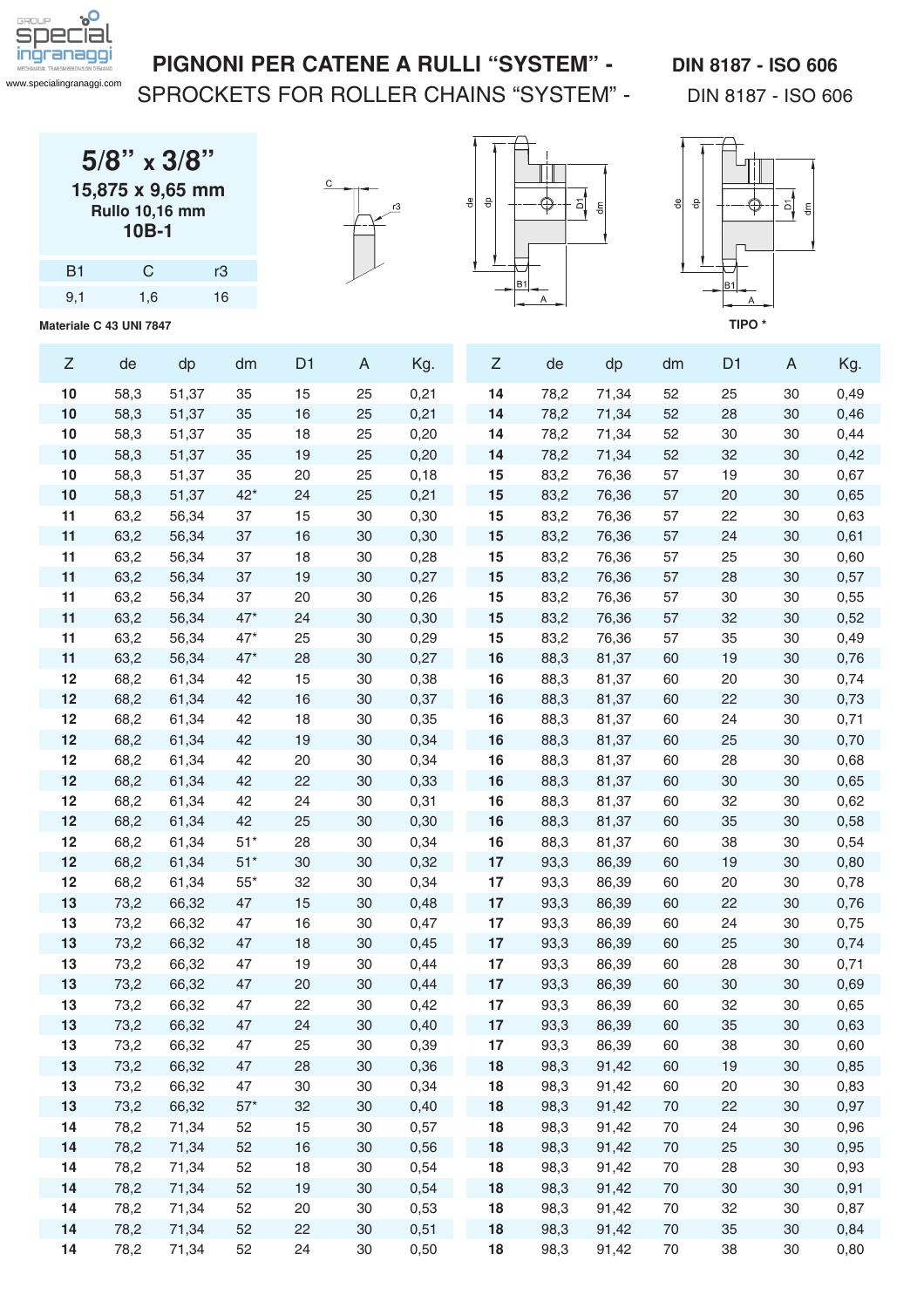

SPROCKETS FOR ROLLER CHAINS "SYSTEM" - DIN 8187 - ISO 606

| $5/8$ " x $3/8$ "     |
|-----------------------|
| 15,875 x 9,65 mm      |
| <b>Rullo 10,16 mm</b> |
| 10B-1                 |

B1 C r3 9,1 1,6 16







| Ζ  | de    | dp     | dm | D <sub>1</sub> | A      | Kg.  | Z  | de    | dp     | dm | D <sub>1</sub> | A      | Kg.  |
|----|-------|--------|----|----------------|--------|------|----|-------|--------|----|----------------|--------|------|
| 18 | 98,3  | 91,42  | 70 | 40             | 30     | 0,77 | 22 | 118,4 | 111,55 | 80 | 28             | 30     | 1,35 |
| 18 | 98,3  | 91,42  | 70 | 42             | 30     | 0,74 | 22 | 118,4 | 111,55 | 80 | 30             | 30     | 1,32 |
| 19 | 103,3 | 96,45  | 60 | 19             | 30     | 0,91 | 22 | 118,4 | 111,55 | 80 | 32             | 30     | 1,29 |
| 19 | 103,3 | 96,45  | 60 | 20             | $30\,$ | 0,90 | 22 | 118,4 | 111,55 | 80 | 35             | 30     | 1,26 |
| 19 | 103,3 | 96,45  | 70 | 22             | 30     | 1,07 | 22 | 118,4 | 111,55 | 80 | 38             | 30     | 1,23 |
| 19 | 103,3 | 96,45  | 70 | 24             | 30     | 1,02 | 22 | 118,4 | 111,55 | 80 | 40             | 30     | 1,19 |
| 19 | 103,3 | 96,45  | 70 | 25             | 30     | 1,02 | 22 | 118,4 | 111,55 | 80 | 42             | 30     | 1,17 |
| 19 | 103,3 | 96,45  | 70 | 28             | 30     | 1,00 | 23 | 123,5 | 116,58 | 65 | 19             | 30     | 1,25 |
| 19 | 103,3 | 96,45  | 70 | 30             | 30     | 0,97 | 23 | 123,5 | 116,58 | 65 | 20             | 30     | 1,22 |
| 19 | 103,3 | 96,45  | 70 | 32             | 30     | 0,94 | 23 | 123,5 | 116,58 | 65 | 22             | 30     | 1,20 |
| 19 | 103,3 | 96,45  | 70 | 35             | 30     | 0,91 | 23 | 123,5 | 116,58 | 70 | 24             | 30     | 1,27 |
| 19 | 103,3 | 96,45  | 70 | 38             | 30     | 0,86 | 23 | 123,5 | 116,58 | 70 | 25             | 30     | 1,25 |
| 19 | 103,3 | 96,45  | 70 | 40             | 30     | 0,83 | 23 | 123,5 | 116,58 | 80 | 28             | 30     | 1,36 |
| 19 | 103,3 | 96,45  | 70 | 42             | 30     | 0,80 | 23 | 123,5 | 116,58 | 80 | 30             | 30     | 1,39 |
| 20 | 108,4 | 101,49 | 65 | 19             | 30     | 1,06 | 23 | 123,5 | 116,58 | 80 | 32             | 30     | 1,36 |
| 20 | 108,4 | 101,49 | 65 | 20             | 30     | 1,04 | 23 | 123,5 | 116,58 | 80 | 35             | 30     | 1,33 |
| 20 | 108,4 | 101,49 | 65 | 22             | 30     | 1,01 | 23 | 123,5 | 116,58 | 80 | 38             | 30     | 1,30 |
| 20 | 108,4 | 101,49 | 70 | 24             | 30     | 1,08 | 23 | 123,5 | 116,58 | 80 | 40             | 30     | 1,26 |
| 20 | 108,4 | 101,49 | 70 | 25             | 30     | 1,07 | 23 | 123,5 | 116,58 | 80 | 42             | 30     | 1,20 |
| 20 | 108,4 | 101,49 | 75 | 28             | $30\,$ | 1,13 | 24 | 128,5 | 121,62 | 65 | 19             | 30     | 1,30 |
| 20 | 108,4 | 101,49 | 75 | 30             | 30     | 1,11 | 24 | 128,5 | 121,62 | 65 | 20             | 30     | 1,28 |
| 20 | 108,4 | 101,49 | 75 | 32             | 30     | 1,08 | 24 | 128,5 | 121,62 | 65 | 22             | 30     | 1,25 |
| 20 | 108,4 | 101,49 | 75 | 35             | 30     | 1,05 | 24 | 128,5 | 121,62 | 70 | 24             | 30     | 1,34 |
| 20 | 108,4 | 101,49 | 75 | 38             | 30     | 1,01 | 24 | 128,5 | 121,62 | 70 | 25             | 30     | 1,33 |
| 20 | 108,4 | 101,49 | 75 | 40             | 30     | 0,98 | 24 | 128,5 | 121,62 | 80 | 28             | 30     | 1,48 |
| 20 | 108,4 | 101,49 | 75 | 42             | 30     | 0,95 | 24 | 128,5 | 121,62 | 80 | 30             | 30     | 1,45 |
| 21 | 113,4 | 106,52 | 65 | 19             | 30     | 1,10 | 24 | 128,5 | 121,62 | 80 | 32             | 30     | 1,42 |
| 21 | 113,4 | 106,52 | 65 | 20             | 30     | 1,08 | 24 | 128,5 | 121,62 | 80 | 35             | 30     | 1,40 |
| 21 | 113,4 | 106,52 | 65 | 22             | 30     | 1,06 | 24 | 128,5 | 121,62 | 80 | 38             | 30     | 1,35 |
| 21 | 113,4 | 106,52 | 70 | 24             | 30     | 1,13 | 24 | 128,5 | 121,62 | 80 | 40             | 30     | 1,33 |
| 21 | 113,4 | 106,52 | 70 | 25             | 30     | 1,12 | 24 | 128,5 | 121,62 | 80 | 42             | 30     | 1,30 |
| 21 | 113,4 | 106,52 | 75 | 28             | 30     | 1,15 | 25 | 133,6 | 126,66 | 65 | 19             | 30     | 1,37 |
| 21 | 113,4 | 106,52 | 75 | 30             | 30     | 1,17 | 25 | 133,6 | 126,66 | 65 | 20             | 30     | 1,35 |
| 21 | 113,4 | 106,52 | 75 | 32             | 30     | 1,14 | 25 | 133,6 | 126,66 | 65 | 22             | 30     | 1,32 |
| 21 | 113,4 | 106,52 | 75 | 35             | $30\,$ | 1,11 | 25 | 133,6 | 126,66 | 70 | 24             | 30     | 1,41 |
| 21 | 113,4 | 106,52 | 75 | 38             | $30\,$ | 1,08 | 25 | 133,6 | 126,66 | 70 | 25             | 30     | 1,39 |
| 21 | 113,4 | 106,52 | 75 | 40             | $30\,$ | 1,03 | 25 | 133,6 | 126,66 | 80 | 28             | $30\,$ | 1,56 |
| 21 | 113,4 | 106,52 | 75 | 42             | $30\,$ | 0,99 | 25 | 133,6 | 126,66 | 80 | $30\,$         | 30     | 1,53 |
| 22 | 118,4 | 111,55 | 65 | 19             | $30\,$ | 1,16 | 25 | 133,6 | 126,66 | 80 | 32             | 30     | 1,50 |
| 22 | 118,4 | 111,55 | 65 | 20             | $30\,$ | 1,14 | 25 | 133,6 | 126,66 | 80 | 35             | 30     | 1,47 |
| 22 | 118,4 | 111,55 | 65 | 22             | $30\,$ | 1,11 | 25 | 133,6 | 126,66 | 80 | 38             | 30     | 1,43 |
| 22 | 118,4 | 111,55 | 70 | 24             | $30\,$ | 1,20 | 25 | 133,6 | 126,66 | 80 | 40             | 30     | 1,40 |
| 22 | 118,4 | 111,55 | 70 | 25             | 30     | 1,19 | 25 | 133,6 | 126,66 | 80 | 42             | $30\,$ | 1,38 |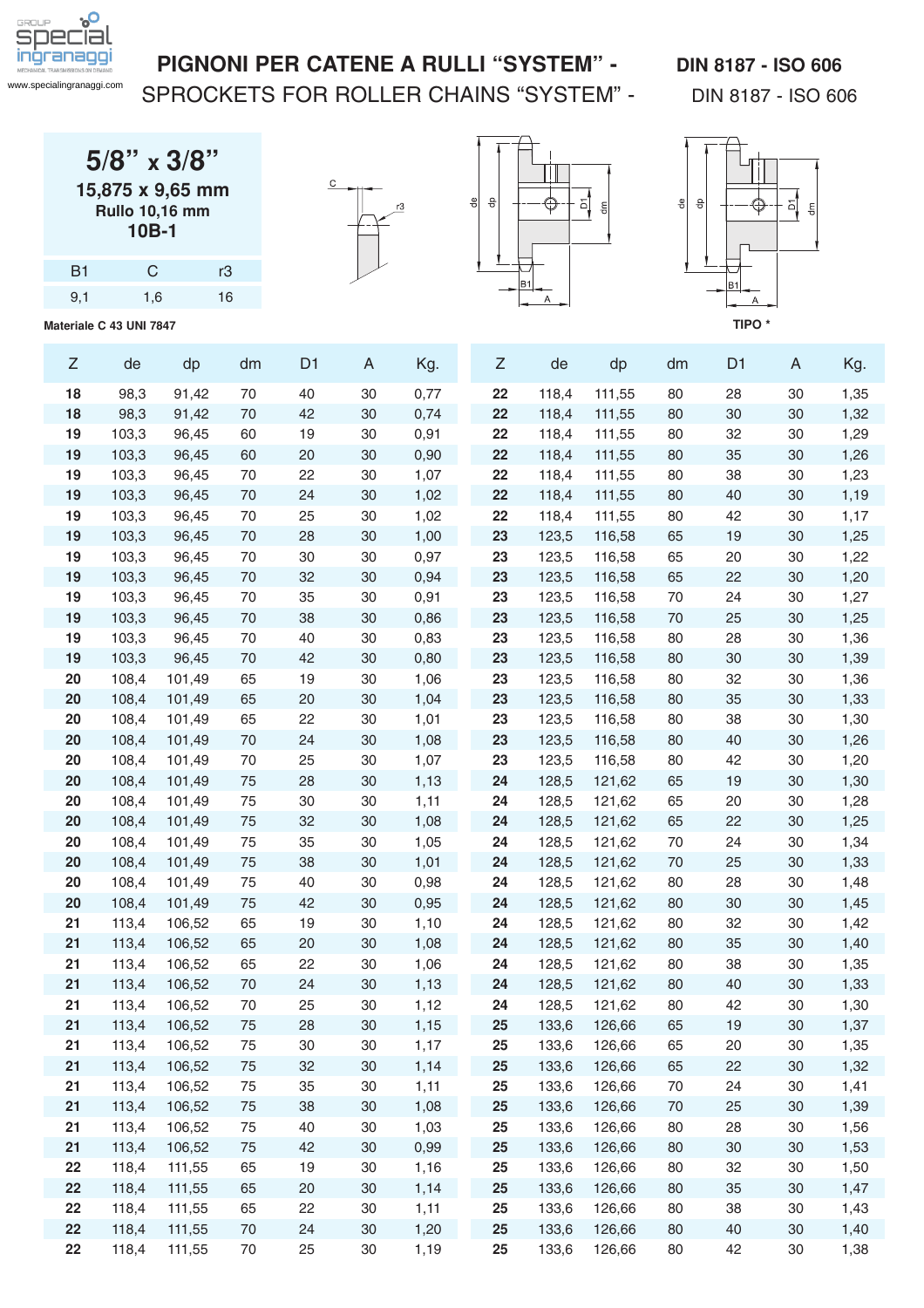

#### PIGNONI PER CATENE A RULLI "SYSTEM" - DIN 8187 - ISO 606

SPROCKETS FOR ROLLER CHAINS "SYSTEM" - DIN 8187 - ISO 606

**3/4" x 7/16" 19,05 x 11,68 mm Rullo 12,07 mm 12B-1**

| <b>B1</b> | $\mathcal{C}$  | r3 |
|-----------|----------------|----|
| 11,1      | $\overline{2}$ | 19 |





| Ζ        | de           | dp             | dm       | D <sub>1</sub> | A        | Kg.          | Z        | de             | dp               | dm       | D <sub>1</sub> | A        | Kg.          |
|----------|--------------|----------------|----------|----------------|----------|--------------|----------|----------------|------------------|----------|----------------|----------|--------------|
| 10       | 69,8         | 61,64          | 42       | 19             | 30       | 0,37         | 15       | 99,8           | 91,63            | 70       | 28             | 35       | 1,09         |
| 10       | 69,8         | 61,64          | 42       | 20             | 30       | 0,36         | 15       | 99,8           | 91,63            | 70       | 30             | 35       | 1,06         |
| 10       | 69,8         | 61,64          | 42       | 24             | 30       | 0,33         | 15       | 99,8           | 91,63            | 70       | 32             | 35       | 1,03         |
| 10       | 69,8         | 61,64          | 42       | 25             | 30       | 0,32         | 15       | 99,8           | 91,63            | 70       | 35             | 35       | 0,99         |
| 11       | 75,8         | 67,61          | 46       | 19             | 35       | 0,51         | 15       | 99,8           | 91,63            | 70       | 38             | 35       | 0,95         |
| 11       | 75,8         | 67,61          | 46       | 20             | 35       | 0,50         | 15       | 99,8           | 91,63            | 70       | 40             | 35       | 0,91         |
| 11       | 75,8         | 67,61          | 46       | 24             | 35       | 0,46         | 16       | 105,8          | 97,65            | 65       | 19             | 35       | 1,17         |
| 11       | 75,8         | 67,61          | 46       | 25             | 35       | 0,45         | 16       | 105,8          | 97,65            | 65       | 20             | 35       | 1,15         |
| 12       | 81,8         | 73,60          | 52       | 19             | 35       | 0,67         | 16       | 105,8          | 97,65            | 65       | 22             | 35       | 1,12         |
| 12       | 81,8         | 73,60          | 52       | 20             | 35       | 0,66         | 16       | 105,8          | 97,65            | 70       | 24             | 35       | 1,22         |
| 12       | 81,8         | 73,60          | 52       | 22             | 35       | 0,64         | 16       | 105,8          | 97,65            | 70       | 25             | 35       | 1,20         |
| 12       | 81,8         | 73,60          | 52       | 24             | 35       | 0,61         | 16       | 105,8          | 97,65            | 75       | 28             | 35       | 1,30         |
| 12       | 81,8         | 73,60          | 52       | 25             | 35       | 0,60         | 16       | 105,8          | 97,65            | 75       | 30             | 35       | 1,25         |
| 12       | 81,8         | 73,60          | 52       | 28             | 35       | 0,57         | 16       | 105,8          | 97,65            | 75       | 32             | 35       | 1,20         |
| 12       | 81,8         | 73,60          | 52       | 30             | 35       | 0,55         | 16       | 105,8          | 97,65            | 75       | 35             | 35       | 1,16         |
| 12       | 81,8         | 73,60          | 56       | 32             | 35       | 0,59         | 16       | 105,8          | 97,65            | 75       | 38             | 35       | 1,12         |
| 12       | 81,8         | 73,60          | 56       | 35             | 35       | 0,54         | 16       | 105,8          | 97,65            | 75       | 40             | 35       | 1,08         |
| 13       | 87,8         | 79,59          | 58       | 19             | 35       | 0,82         | 17       | 111,9          | 103,67           | 70       | 25             | 35       | 1,28         |
| 13       | 87,8         | 79,59          | 58       | 20             | 35       | 0,81         | 17       | 111,9          | 103,67           | 80       | 28             | 35       | 1,35         |
| 13       | 87,8         | 79,59          | 58       | 22             | 35       | 0,80         | 17       | 111,9          | 103,67           | 80       | 30             | 35       | 1,43         |
| 13       | 87,8         | 79,59          | 58       | 24             | 35       | 0,77         | 17       | 111,9          | 103,67           | 80       | 32             | 35       | 1,40         |
| 13       | 87,8         | 79,59          | 58       | 25             | 35       | 0,76         | 17       | 111,9          | 103,67           | 80       | 35             | 35       | 1,37         |
| 13       | 87,8         | 79,59          | 58       | 28             | 35       | 0,73         | 17       | 111,9          | 103,67           | 80       | 38             | 35       | 1,33         |
| 13       | 87,8         | 79,59          | 58       | 30             | 35       | 0,70         | 17       | 111,9          | 103,67           | 80       | 40             | 35       | 1,28         |
| 13       | 87,8         | 79,59          | 58       | 32             | 35       | 0,66         | 17       | 111,9          | 103,67           | 80       | 42             | 35       | 1,23         |
| 13       | 87,8         | 79,59          | 58       | 35             | 35       | 0,62         | 18       | 117,9          | 109,71           | 70       | 25             | 35       | 1,37         |
| 13       | 87,8         | 79,59          | 61       | 38             | 35       | 0,67         | 18       | 117,9          | 109,71           | 80       | 28             | 35       | 1,55         |
| 14       | 93,8         | 85,61          | 60       | 19             | 35       | 0,92         | 18       | 117,9          | 109,71           | 80       | 30             | 35       | 1,52         |
| 14       | 93,8         | 85,61          | 60       | 20             | 35       | 0,91         | 18       | 117,9          | 109,71           | 80       | 32<br>35       | 35       | 1,49         |
| 14<br>14 | 93,8<br>93,8 | 85,61<br>85,61 | 60<br>64 | 22<br>24       | 35<br>35 | 0,88         | 18<br>18 | 117,9<br>117,9 | 109,71<br>109,71 | 80<br>80 | 38             | 35<br>35 | 1,45         |
| 14       | 93,8         | 85,61          | 64       | 25             | 35       | 0,94<br>0,93 | 18       | 117,9          | 109,71           | 80       | 40             | 35       | 1,40<br>1,36 |
| 14       | 93,8         | 85,61          | 64       | 28             | 35       | 0,90         | 18       | 117,9          | 109,71           | 80       | 42             | 35       | 1,32         |
| 14       | 93,8         | 85,61          | 64       | $30\,$         | 35       | 0,87         | 19       | 123,9          | 115,75           | 70       | 25             | 35       | 1,45         |
| 14       | 93,8         | 85,61          | 64       | 32             | 35       | 0,84         | 19       | 123,9          | 115,75           | 80       | 28             | 35       | 1,65         |
| 14       | 93,8         | 85,61          | 64       | 35             | 35       | 0,80         | 19       | 123,9          | 115,75           | 80       | $30\,$         | 35       | 1,62         |
| 14       | 93,8         | 85,61          | 64       | 38             | 35       | 0,75         | 19       | 123,9          | 115,75           | 80       | 32             | 35       | 1,57         |
| 14       | 93,8         | 85,61          | 67       | 40             | 35       | 0,85         | 19       | 123,9          | 115,75           | 80       | 35             | 35       | 1,53         |
| 15       | 99,8         | 91,63          | 65       | 19             | 35       | 1,10         | 19       | 123,9          | 115,75           | 80       | 38             | 35       | 1,49         |
| 15       | 99,8         | 91,63          | 65       | 20             | 35       | 1,08         | 19       | 123,9          | 115,75           | 80       | 40             | 35       | 1,46         |
| 15       | 99,8         | 91,63          | 65       | 22             | 35       | 1,03         | 19       | 123,9          | 115,75           | 80       | 42             | 35       | 1,42         |
| 15       | 99,8         | 91,63          | 70       | 24             | 35       | 1,13         | 19       | 123,9          | 115,75           | 80       | 45             | 35       | 1,37         |
| 15       | 99,8         | 91,63          | 70       | 25             | 35       | 1,11         | 19       | 123,9          | 115,75           | 80       | 48             | 35       | 1,32         |
|          |              |                |          |                |          |              |          |                |                  |          |                |          |              |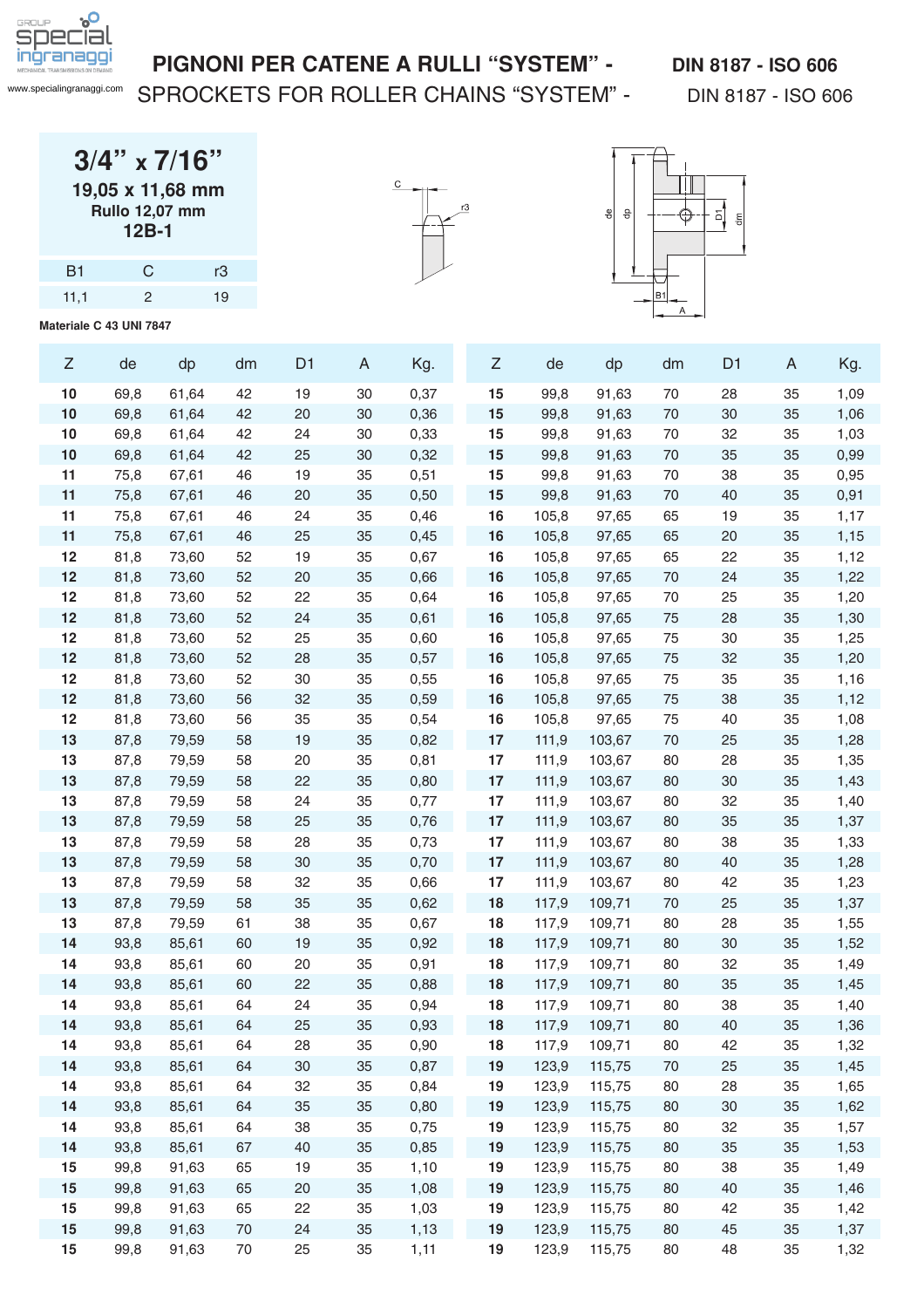

### SPROCKETS FOR ROLLER CHAINS "SYSTEM" - DIN 8187 - ISO 606

| $3/4$ " x 7/16"       |
|-----------------------|
| 19,05 x 11,68 mm      |
| <b>Rullo 12,07 mm</b> |
| $12B-1$               |

| B1   | $\mathcal{C}$  | rЗ |
|------|----------------|----|
| 11,1 | $\overline{2}$ | 19 |

148,1 139,90 90 45 40 2,21





| Ζ  | de    | dp     | dm | D <sub>1</sub> | A  | Kg.  | Z  | de    | dp     | dm | D <sub>1</sub> | A  | Kg.  |
|----|-------|--------|----|----------------|----|------|----|-------|--------|----|----------------|----|------|
| 19 | 123,9 | 115,75 | 80 | 50             | 35 | 1,25 | 23 | 148,1 | 139,90 | 90 | 48             | 40 | 2,15 |
| 20 | 130,0 | 121,78 | 70 | 25             | 35 | 1,54 | 23 | 148,1 | 139,90 | 90 | 50             | 40 | 2,10 |
| 20 | 130,0 | 121,78 | 80 | 28             | 35 | 1,77 | 24 | 154,1 | 145,94 | 70 | 25             | 40 | 2,14 |
| 20 | 130,0 | 121,78 | 80 | 30             | 35 | 1,72 | 24 | 154,1 | 145,94 | 80 | 28             | 40 | 2,37 |
| 20 | 130,0 | 121,78 | 80 | 32             | 35 | 1,67 | 24 | 154,1 | 145,94 | 80 | 30             | 40 | 2,32 |
| 20 | 130,0 | 121,78 | 80 | 35             | 35 | 1,63 | 24 | 154,1 | 145,94 | 90 | 32             | 40 | 2,60 |
| 20 | 130,0 | 121,78 | 80 | 38             | 35 | 1,58 | 24 | 154,1 | 145,94 | 90 | 35             | 40 | 2,54 |
| 20 | 130,0 | 121,78 | 80 | 40             | 35 | 1,55 | 24 | 154,1 | 145,94 | 90 | 38             | 40 | 2,49 |
| 20 | 130,0 | 121,78 | 80 | 42             | 35 | 1,50 | 24 | 154,1 | 145,94 | 90 | 40             | 40 | 2,44 |
| 20 | 130,0 | 121,78 | 80 | 45             | 35 | 1,45 | 24 | 154,1 | 145,94 | 90 | 42             | 40 | 2,39 |
| 20 | 130,0 | 121,78 | 80 | 48             | 35 | 1,40 | 24 | 154,1 | 145,94 | 90 | 45             | 40 | 2,34 |
| 20 | 130,0 | 121,78 | 80 | 50             | 35 | 1,36 | 24 | 154,1 | 145,94 | 90 | 48             | 40 | 2,28 |
| 21 | 136,0 | 127,82 | 70 | 25             | 40 | 1,78 | 24 | 154,1 | 145,94 | 90 | 50             | 40 | 2,23 |
| 21 | 136,0 | 127,82 | 80 | 28             | 40 | 2,02 | 25 | 160,2 | 152,00 | 70 | 25             | 40 | 2,25 |
| 21 | 136,0 | 127,82 | 80 | 30             | 40 | 1,97 | 25 | 160,2 | 152,00 | 80 | 28             | 40 | 2,51 |
| 21 | 136,0 | 127,82 | 90 | 32             | 40 | 2,23 | 25 | 160,2 | 152,00 | 80 | 30             | 40 | 2,45 |
| 21 | 136,0 | 127,82 | 90 | 35             | 40 | 2,19 | 25 | 160,2 | 152,00 | 90 | 32             | 40 | 2,71 |
| 21 | 136,0 | 127,82 | 90 | 38             | 40 | 2,14 | 25 | 160,2 | 152,00 | 90 | 35             | 40 | 2,67 |
| 21 | 136,0 | 127,82 | 90 | 40             | 40 | 2,09 | 25 | 160,2 | 152,00 | 90 | 38             | 40 | 2,62 |
| 21 | 136,0 | 127,82 | 90 | 42             | 40 | 2,04 | 25 | 160,2 | 152,00 | 90 | 40             | 40 | 2,58 |
| 21 | 136,0 | 127,82 | 90 | 45             | 40 | 1,98 | 25 | 160,2 | 152,00 | 90 | 42             | 40 | 2,52 |
| 21 | 136,0 | 127,82 | 90 | 48             | 40 | 1,93 | 25 | 160,2 | 152,00 | 90 | 45             | 40 | 2,46 |
| 21 | 136,0 | 127,82 | 90 | 50             | 40 | 1,87 | 25 | 160,2 | 152,00 | 90 | 48             | 40 | 2,41 |
| 22 | 142,0 | 133,86 | 70 | 25             | 40 | 1,90 | 25 | 160,2 | 152,00 | 90 | 50             | 40 | 2,36 |
| 22 | 142,0 | 133,86 | 80 | 28             | 40 | 1,16 |    |       |        |    |                |    |      |
| 22 | 142,0 | 133,86 | 80 | 30             | 40 | 1,10 |    |       |        |    |                |    |      |
| 22 | 142,0 | 133,86 | 90 | 32             | 40 | 2,37 |    |       |        |    |                |    |      |
| 22 | 142,0 | 133,86 | 90 | 35             | 40 | 2,31 |    |       |        |    |                |    |      |
| 22 | 142,0 | 133,86 | 90 | 38             | 40 | 2,26 |    |       |        |    |                |    |      |
| 22 | 142,0 | 133,86 | 90 | 40             | 40 | 2,21 |    |       |        |    |                |    |      |
| 22 | 142,0 | 133,86 | 90 | 42             | 40 | 2,18 |    |       |        |    |                |    |      |
| 22 | 142,0 | 133,86 | 90 | 45             | 40 | 2,13 |    |       |        |    |                |    |      |
| 22 | 142,0 | 133,86 | 90 | 48             | 40 | 2,06 |    |       |        |    |                |    |      |
| 22 | 142,0 | 133,86 | 90 | 50             | 40 | 1,99 |    |       |        |    |                |    |      |
| 23 | 148,1 | 139,90 | 70 | 25             | 40 | 2,02 |    |       |        |    |                |    |      |
| 23 | 148,1 | 139,90 | 80 | 28             | 40 | 2,28 |    |       |        |    |                |    |      |
| 23 | 148,1 | 139,90 | 80 | 30             | 40 | 2,21 |    |       |        |    |                |    |      |
| 23 | 148,1 | 139,90 | 90 | 32             | 40 | 2,47 |    |       |        |    |                |    |      |
| 23 | 148,1 | 139,90 | 90 | 35             | 40 | 2,41 |    |       |        |    |                |    |      |
| 23 | 148,1 | 139,90 | 90 | 38             | 40 | 2,36 |    |       |        |    |                |    |      |
| 23 | 148,1 | 139,90 | 90 | 40             | 40 | 2,32 |    |       |        |    |                |    |      |
| 23 | 148,1 | 139,90 | 90 | 42             | 40 | 2,27 |    |       |        |    |                |    |      |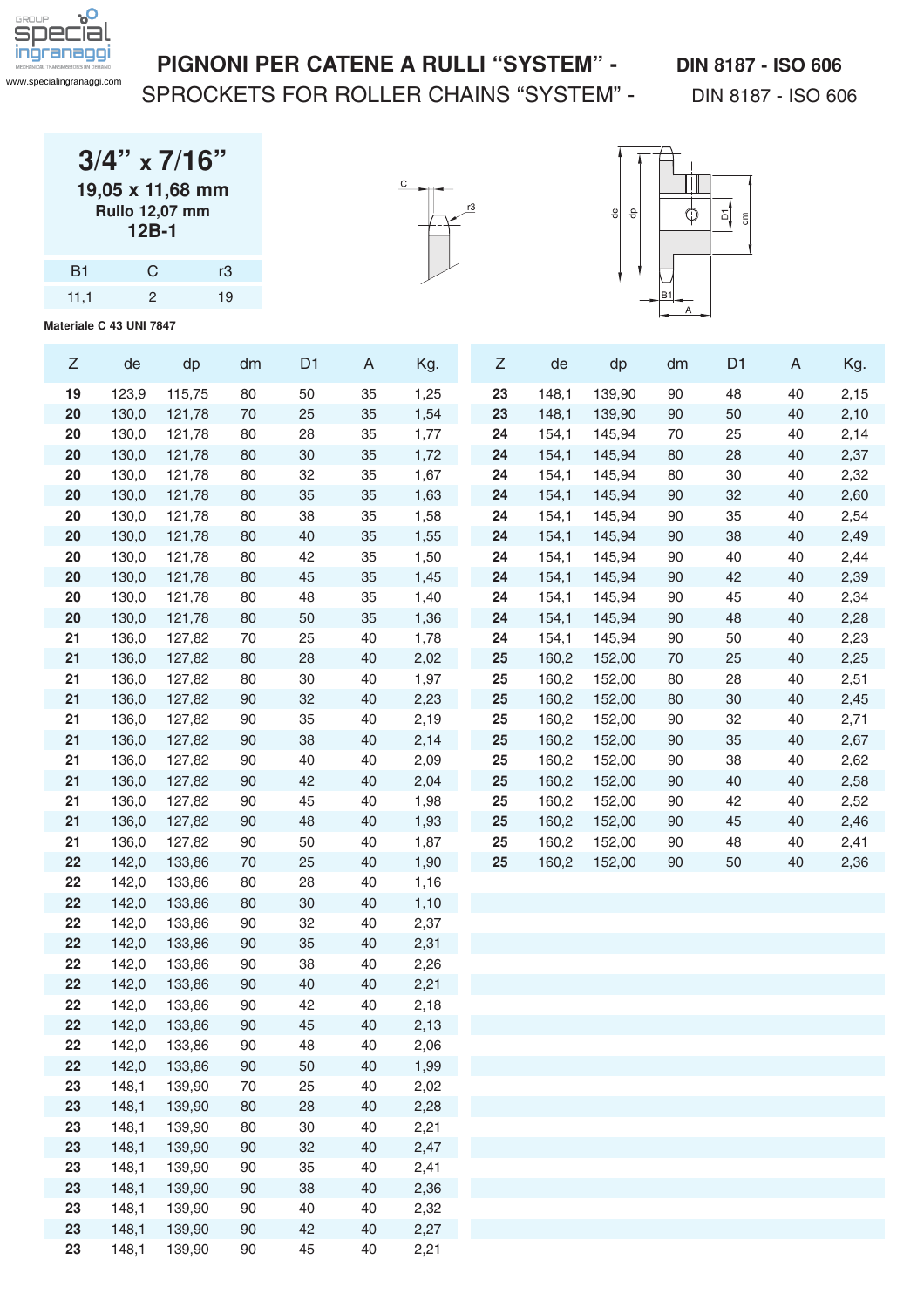

SPROCKETS FOR ROLLER CHAINS "SYSTEM" - DIN 8187 - ISO 606

| $1"$ x 17,02 mm       |
|-----------------------|
| 25,4 x 17,02 mm       |
| <b>Rullo 15,88 mm</b> |
| 16B-1                 |

| B1   | C   | rЗ |
|------|-----|----|
| 16,2 | 2,5 | 26 |





| $\ensuremath{\mathsf{Z}}$ | de             | dp     | dm | D <sub>1</sub> | A      | Kg.  | Z  | de             | dp     | dm  | D <sub>1</sub> | A  | Kg.  |
|---------------------------|----------------|--------|----|----------------|--------|------|----|----------------|--------|-----|----------------|----|------|
| 11                        | 101,7          | 90,14  | 61 | 25             | 40     | 1,12 | 15 | 133,7          | 122,17 | 92  | 38             | 40 | 2,25 |
| 11                        | 101,7          | 90,14  | 61 | 28             | 40     | 1,09 | 15 | 133,7          | 122,17 | 92  | 40             | 40 | 2,21 |
| 11                        | 101,7          | 90,14  | 61 | 30             | 40     | 1,06 | 15 | 133,7          | 122,17 | 92  | 42             | 40 | 2,15 |
| 11                        | 101,7          | 90,14  | 61 | 32             | 40     | 1,02 | 15 | 133,7          | 122,17 | 92  | 45             | 40 | 2,08 |
| 11                        | 101,7          | 90,14  | 61 | 35             | 40     | 0,98 | 15 | 133,7          | 122,17 | 92  | 48             | 40 | 2,03 |
| 11                        | 101,7          | 90,14  | 65 | 38             | 40     | 0,97 | 15 | 133,7          | 122,17 | 92  | 50             | 40 | 1,99 |
| 11                        | 101,7          | 90,14  | 67 | 40             | 40     | 0,99 | 16 | 141,8          | 130,20 | 80  | 25             | 45 | 2,59 |
| 11                        | 101,7          | 90,14  | 67 | 42             | 40     | 0,97 | 16 | 141,8          | 130,20 | 80  | 28             | 45 | 2,50 |
| 12                        | 109,7          | 98,14  | 69 | 25             | 40     | 1,42 | 16 | 141,8          | 130,20 | 80  | 30             | 45 | 2,47 |
| 12                        | 109,7          | 98,14  | 69 | 28             | 40     | 1,39 | 16 | 141,8          | 130,20 | 100 | 32             | 45 | 3,09 |
| 12                        | 109,7          | 98,14  | 69 | 30             | 40     | 1,35 | 16 | 141,8          | 130,20 | 100 | 35             | 45 | 3,01 |
| 12                        | 109,7          | 98,14  | 69 | 32             | 40     | 1,31 | 16 | 141,8          | 130,20 | 100 | 38             | 45 | 2,94 |
| 12                        | 109,7          | 98,14  | 69 | 35             | 40     | 1,27 | 16 | 141,8          | 130,20 | 100 | 40             | 45 | 2,89 |
| 12                        | 109,7          | 98,14  | 69 | 38             | 40     | 1,22 | 16 | 141,8          | 130,20 | 100 | 42             | 45 | 2,84 |
| 12                        | 109,7          | 98,14  | 69 | 40             | 40     | 1,17 | 16 | 141,8          | 130,20 | 100 | 45             | 45 | 2,78 |
| 12                        | 109,7          | 98,14  | 69 | 42             | 40     | 1,13 | 16 | 141,8          | 130,20 | 100 | 48             | 45 | 2,70 |
| 13                        | 117,7          | 106,12 | 70 | 25             | 40     | 1,59 | 16 | 141,8          | 130,20 | 100 | 50             | 45 | 2,65 |
| 13                        | 117,7          | 106,12 | 78 | 28             | 40     | 1,61 | 17 | 149,8          | 138,22 | 80  | 25             | 45 | 2,75 |
| 13                        | 117,7          | 106,12 | 78 | 30             | 40     | 1,63 | 17 | 149,8          | 138,22 | 80  | 28             | 45 | 2,70 |
| 13                        | 117,7          | 106,12 | 78 | 32             | 40     | 1,62 | 17 | 149,8          | 138,22 | 80  | 30             | 45 | 2,67 |
| 13                        | 117,7          | 106,12 | 78 | 35             | 40     | 1,61 | 17 | 149,8          | 138,22 | 100 | 32             | 45 | 3,30 |
| 13                        | 117,7          | 106,12 | 78 | 38             | 40     | 1,56 | 17 | 149,8          | 138,22 | 100 | 35             | 45 | 3,21 |
| 13                        | 117,7          | 106,12 | 78 | 40             | 40     | 1,51 | 17 | 149,8          | 138,22 | 100 | 38             | 45 | 3,15 |
| 13                        | 117,7          | 106,12 | 78 | 42             | 40     | 1,48 | 17 | 149,8          | 138,22 | 100 | 40             | 45 | 3,09 |
| 13                        | 117,7          | 106,12 | 78 | 45             | 40     | 1,45 | 17 | 149,8          | 138,22 | 100 | 42             | 45 | 3,02 |
| 13                        | 117,7          | 106,12 | 78 | 48             | 40     | 1,41 | 17 | 149,8          | 138,22 | 100 | 45             | 45 | 2,97 |
| 13                        | 117,7          | 106,12 | 78 | 50             | 40     | 1,37 | 17 | 149,8          | 138,22 | 100 | 48             | 45 | 2,91 |
| 14                        | 125,7          | 114,15 | 70 | 25             | 40     | 1,83 | 17 | 149,8          | 138,22 | 100 | 50             | 45 | 2,84 |
| 14                        | 125,7          | 114,15 | 80 | 28             | 40     | 1,95 | 18 | 157,8          | 146,28 | 80  | 25             | 45 | 2,97 |
| 14                        | 125,7          | 114,15 | 80 | 30             | 40     | 1,92 | 18 | 157,8          | 146,28 | 80  | 28             | 45 | 2,92 |
| 14                        | 125,7          | 114,15 | 80 | 32             | 40     | 1,89 | 18 | 157,8          | 146,28 | 80  | 30             | 45 | 2,89 |
| 14                        | 125,7          | 114,15 | 84 | 35             | 40     | 1,91 | 18 | 157,8          | 146,28 | 100 | 32             | 45 | 3,47 |
| 14                        | 125,7          | 114,15 | 84 | 38             | 40     | 1,86 | 18 | 157,8          | 146,28 | 100 | 35             | 45 | 3,42 |
| 14                        | 125,7          | 114,15 | 84 | 40             | 40     | 1,83 | 18 | 157,8          | 146,28 | 100 | 38             | 45 | 3,37 |
| 14                        | 125,7          | 114,15 | 84 | 42             | $40\,$ | 1,75 | 18 | 157,8          | 146,28 | 100 | 40             | 45 | 3,32 |
| 14                        | 125,7          | 114,15 | 84 | 45             | 40     | 1,71 | 18 | 157,8          | 146,28 | 100 | 42             | 45 | 3,25 |
| 14                        | 125,7          | 114,15 | 84 | 48             | 40     | 1,66 | 18 | 157,8          | 146,28 | 100 | 45             | 45 | 3,19 |
| 14                        | 125,7          | 114,15 | 84 | 50             | 40     | 1,61 | 18 | 157,8          | 146,28 | 100 | 48             | 45 | 3,12 |
| 15                        | 133,7          | 122,17 | 70 | 25             | 40     | 1,94 | 18 | 157,8          | 146,28 | 100 | 50             | 45 | 3,06 |
| 15                        | 133,7          | 122,17 | 80 | 28             | 40     | 2,12 | 19 | 165,9          | 154,33 | 80  | 25             | 45 | 3,21 |
| 15                        | 133,7<br>133,7 | 122,17 | 80 | 30             | 40     | 2,09 | 19 | 165,9<br>165,9 | 154,33 | 80  | 28             | 45 | 3,18 |
| 15                        |                | 122,17 | 80 | 32             | 40     | 2,03 | 19 |                | 154,33 | 80  | $30\,$         | 45 | 3,12 |
| 15                        | 133,7          | 122,17 | 92 | 35             | 40     | 2,30 | 19 | 165,9          | 154,33 | 100 | 32             | 45 | 3,71 |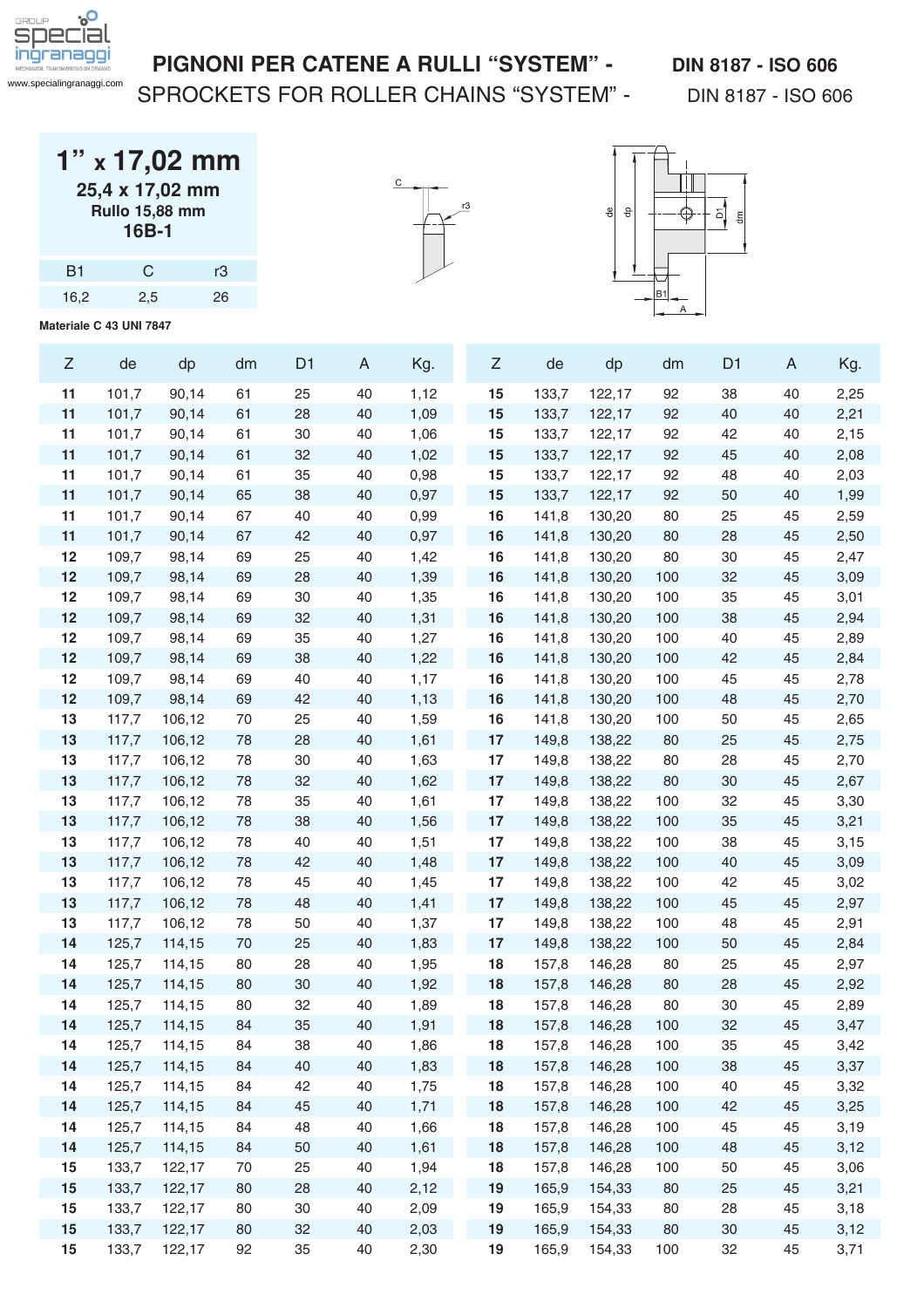

#### PIGNONI PER CATENE A RULLI "SYSTEM" - DIN 8187 - ISO 606

SPROCKETS FOR ROLLER CHAINS "SYSTEM" - DIN 8187 - ISO 606

| $1"$ x 17,02 mm       |
|-----------------------|
| 25,4 x 17,02 mm       |
| <b>Rullo 15,88 mm</b> |
| 16B-1                 |

| B1   | G   | rЗ |
|------|-----|----|
| 16,2 | 2,5 | 26 |





|  | $\ensuremath{\mathsf{Z}}$ | de    | dp     | dm  | D <sub>1</sub> | $\mathsf{A}$ | Kg.  | $\ensuremath{\mathsf{Z}}$ | de    | dp     | dm  | D <sub>1</sub> | A  | Kg.  |
|--|---------------------------|-------|--------|-----|----------------|--------------|------|---------------------------|-------|--------|-----|----------------|----|------|
|  | 19                        | 165,9 | 154,33 | 100 | 35             | 45           | 3,67 | 23                        | 198,1 | 186,53 | 100 | 32             | 50 | 5,08 |
|  | 19                        | 165,9 | 154,33 | 100 | 38             | 45           | 3,61 | 23                        | 198,1 | 186,53 | 100 | 35             | 50 | 5,01 |
|  | 19                        | 165,9 | 154,33 | 100 | 40             | 45           | 3,56 | 23                        | 198,1 | 186,53 | 100 | 38             | 50 | 4,93 |
|  | 19                        | 165,9 | 154,33 | 100 | 42             | 45           | 3,51 | 23                        | 198,1 | 186,53 | 110 | 40             | 50 | 5,32 |
|  | 19                        | 165,9 | 154,33 | 100 | 45             | 45           | 3,46 | 23                        | 198,1 | 186,53 | 110 | 42             | 50 | 5,28 |
|  | 19                        | 165,9 | 154,33 | 100 | 48             | 45           | 3,38 | 23                        | 198,1 | 186,53 | 110 | 45             | 50 | 5,22 |
|  | 19                        | 165,9 | 154,33 | 100 | 50             | 45           | 3,30 | 23                        | 198,1 | 186,53 | 110 | 48             | 50 | 5,17 |
|  | 20                        | 173,9 | 162,38 | 80  | 25             | 45           | 3,46 | 23                        | 198,1 | 186,53 | 110 | 50             | 50 | 5,11 |
|  | 20                        | 173,9 | 162,38 | 80  | 28             | 45           | 3,41 | 24                        | 206,2 | 194,59 | 80  | 25             | 50 | 4,79 |
|  | 20                        | 173,9 | 162,38 | 80  | 30             | 45           | 3,37 | 24                        | 206,2 | 194,59 | 80  | 28             | 50 | 4,73 |
|  | 20                        | 173,9 | 162,38 | 100 | 32             | 45           | 3,95 | 24                        | 206,2 | 194,59 | 80  | 30             | 50 | 4,68 |
|  | 20                        | 173,9 | 162,38 | 100 | 35             | 45           | 3,90 | 24                        | 206,2 | 194,59 | 100 | 32             | 50 | 5,37 |
|  | 20                        | 173,9 | 162,38 | 100 | 38             | 45           | 3,84 | 24                        | 206,2 | 194,59 | 100 | 35             | 50 | 5,31 |
|  | 20                        | 173,9 | 162,38 | 100 | 40             | 45           | 3,79 | 24                        | 206,2 | 194,59 | 100 | 38             | 50 | 5,26 |
|  | 20                        | 173,9 | 162,38 | 100 | 42             | 45           | 3,72 | 24                        | 206,2 | 194,59 | 110 | 40             | 50 | 5,63 |
|  | 20                        | 173,9 | 162,38 | 100 | 45             | 45           | 3,65 | 24                        | 206,2 | 194,59 | 110 | 42             | 50 | 5,54 |
|  | 20                        | 173,9 | 162,38 | 100 | 48             | 45           | 3,60 | 24                        | 206,2 | 194,59 | 110 | 45             | 50 | 5,46 |
|  | 20                        | 173,9 | 162,38 | 100 | 50             | 45           | 3,55 | 24                        | 206,2 | 194,59 | 110 | 48             | 50 | 5,39 |
|  | 21                        | 182,0 | 170,43 | 80  | 25             | 50           | 3,92 | 24                        | 206,2 | 194,59 | 110 | 50             | 50 | 5,32 |
|  | 21                        | 182,0 | 170,43 | 80  | 28             | 50           | 3,86 | 25                        | 214,2 | 202,66 | 80  | 25             | 50 | 5,11 |
|  | 21                        | 182,0 | 170,43 | 80  | 30             | 50           | 3,81 | 25                        | 214,2 | 202,66 | 80  | 28             | 50 | 5,04 |
|  | 21                        | 182,0 | 170,43 | 100 | 32             | 50           | 4,52 | 25                        | 214,2 | 202,66 | 80  | $30\,$         | 50 | 4,97 |
|  | 21                        | 182,0 | 170,43 | 100 | 35             | 50           | 4,45 | 25                        | 214,2 | 202,66 | 100 | 32             | 50 | 5,67 |
|  | 21                        | 182,0 | 170,43 | 100 | 38             | 50           | 4,38 | 25                        | 214,2 | 202,66 | 100 | 35             | 50 | 5,60 |
|  | 21                        | 182,0 | 170,43 | 110 | 40             | 50           | 4,75 | 25                        | 214,2 | 202,66 | 100 | 38             | 50 | 5,53 |
|  | 21                        | 182,0 | 170,43 | 110 | 42             | 50           | 4,70 | 25                        | 214,2 | 202,66 | 110 | 40             | 50 | 5,92 |
|  | 21                        | 182,0 | 170,43 | 110 | 45             | 50           | 4,63 | 25                        | 214,2 | 202,66 | 110 | 42             | 50 | 5,84 |
|  | 21                        | 182,0 | 170,43 | 110 | 48             | 50           | 4,54 | 25                        | 214,2 | 202,66 | 110 | 45             | 50 | 5,77 |
|  | 21                        | 182,0 | 170,43 | 110 | 50             | 50           | 4,48 | 25                        | 214,2 | 202,66 | 110 | 48             | 50 | 5,70 |
|  | 22                        | 190,1 | 178,48 | 80  | 25             | 50           | 4,19 | 25                        | 214,2 | 202,66 | 110 | 50             | 50 | 5,64 |
|  | 22                        | 190,1 | 178,48 | 80  | 28             | 50           | 4,13 |                           |       |        |     |                |    |      |
|  | 22                        | 190,1 | 178,48 | 80  | 30             | 50           | 4,08 |                           |       |        |     |                |    |      |
|  | 22                        | 190,1 | 178,48 | 100 | 32             | 50           | 4,79 |                           |       |        |     |                |    |      |
|  | 22                        | 190,1 | 178,48 | 100 | 35             | 50           | 4,72 |                           |       |        |     |                |    |      |
|  | 22                        | 190,1 | 178,48 | 100 | 38             | 50           | 4,66 |                           |       |        |     |                |    |      |
|  | 22                        | 190,1 | 178,48 | 110 | 40             | 50           | 5,04 |                           |       |        |     |                |    |      |
|  | 22                        | 190,1 | 178,48 | 110 | 42             | 50           | 5,00 |                           |       |        |     |                |    |      |
|  | 22                        | 190,1 | 178,48 | 110 | 45             | 50           | 4,94 |                           |       |        |     |                |    |      |
|  | 22                        | 190,1 | 178,48 | 110 | 48             | 50           | 4,88 |                           |       |        |     |                |    |      |
|  | 22<br>23                  | 190,1 | 178,48 | 110 | 50             | 50           | 4,82 |                           |       |        |     |                |    |      |
|  | 23                        | 198,1 | 186,53 | 80  | 25             | 50           | 4,48 |                           |       |        |     |                |    |      |
|  |                           | 198,1 | 186,53 | 80  | 28             | 50           | 4,42 |                           |       |        |     |                |    |      |
|  | 23                        | 198,1 | 186,53 | 80  | $30\,$         | 50           | 4,35 |                           |       |        |     |                |    |      |